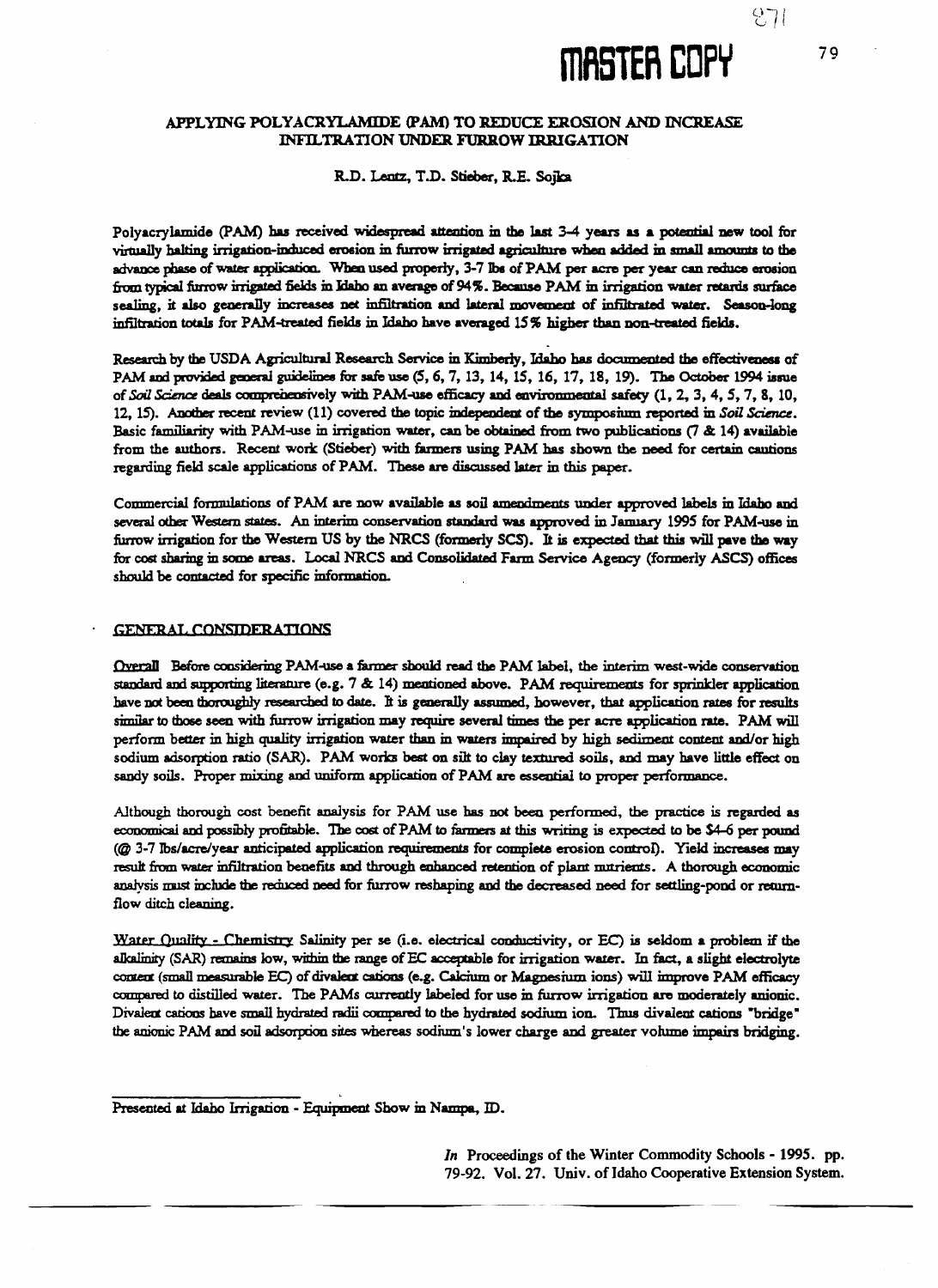Thus high SAR or very low EC could require addition of more PAM for desired effectiveness, or addition of a divalent electrolyte to irrigation water to aid PAM efficacy (e.g. addition of gypsum-CaSO).

Water Ouality - Suspended Sediment PAM is a potent industrial flocculent—a powerful settling agent for suspended solids. If water supplied at the head ditch contains appreciable amounts of suspended sediment, the addition of PAM to the water will cause the suspended sediments to settle rapidly to the bottom of the ditch. If sediment loads are particularly high  $(55 g/l)$ , the settled sediment can fill-in large reaches of the head ditch in only a few hours. Even for moderately turbid water (1-5 g/l) addition of PAM to the water may increase the intervals of required ditch maintenance.

Presence of suspended solids need not preclude the use of PAM, but it will require certain precautions. If possible, rather than adding PAM directly to the ditch, PAM can *be* added in a small holding pond along side of the ditch at the upper reaches of the field. This can allow the treated flow to dropout its sediment load in the confined area without risk of damming up the head ditch. When PAM is not being added, the flow need not tun through the pond, and captured sediment can be spread on the field.

Where possible, PAM can be added near the point of water entry into gated pipe. Water flowing through pipe will usually retain a higher velocity than in an open ditch **and** flocculated sediments will be carried further in the flow. A large fraction of these flocculated sediments will be flushed through the open gates and deposited within a few feet of the furrow inlets across the upper end of the field. A farmer should inspect his gated pipe when using PAM to determine the possible need for flushing the pipe at the end of an irrigation. PAM should not be added to high sediment bearing water being delivered great distances via gated pipe at low head, as the risk of loading the pipe with sediments will be greatly increased. Research is underway using modified drip lines to deliver PAM stock solutions to individual furrows, avoiding the large scale sedimentation of bulk flows in head ditches.

Soil Properties Soil salinity, structure, texture, organic matter content and mineralogy are all factors that may effect PAM effectiveness. These factors have not been thoroughly researched. It *is* generally thought that high exchangeable sodium percentage (ESP), high amounts of shrinking-swelling clays (smectites, e.g. montmorillonite or "bentonite"), or high amounts of organic matter in soils increase the amount of PAM needed in irrigation water to achieve erosion control. Structure and texture effects are somewhat better documented.

**Strarture** Polyacrylamide acts to stabilize soil structure that is present at the time of treatment. For optimal effect PAM should be applied to well structured soils, ie. after tillage or cultivation operations done at appropriate soil water contents. Treatment of freshly cultivated furrows is important because the application will help preserve the high infiltration and surface **roughness characteristics that reduce furrow runoff and soil losses.**

Texture PAM is thought to control erosion and increase infiltration best on medium textured soils (sandy loams, silt louts, foams, silty clay loans). Sandy soils with little or no silt or clay (loamy sands, sands) may show considerably less PAM efficacy and PAM will have little or no impact on infiltration. Clayey soils will **see** a greater relative impact of PAM on infiltration and may see a smaller relative impact on erosion.

Slope Steeper slopes, breaking slopes, and longer slope runs, have the greatest potential to see benefit from PAM-use. Extensive research has shown that 10 ppm of PAM in the advance phase water will control erosion on slopes up to 3.5%. Greater slopes may need higher rates.

Subsoil layers If shallow subsoil layers have poor infiltration properties, PAM will still help prevent erosion, but may have little net effect on infiltration once the soil above the restrictive layer *is* wet. PAM cannot increase infiltration into an already restrictive layer. The PAM infiltration benefits are the result of structure stabilization in the surface few millimeters of soil.

Application. Timing To achieve the maximum benefit of both erosion control and increased infiltration, 10 ppm PAM should be in the advancing water of the first irrigation. If PAM is not applied until after water has begun to flow down the furrow, or if added at lower rates, some of the surface soil structure will be damaged by the non-treated water, reducing the PAM's effectiveness. PAM should be reapplied in the same manner after soil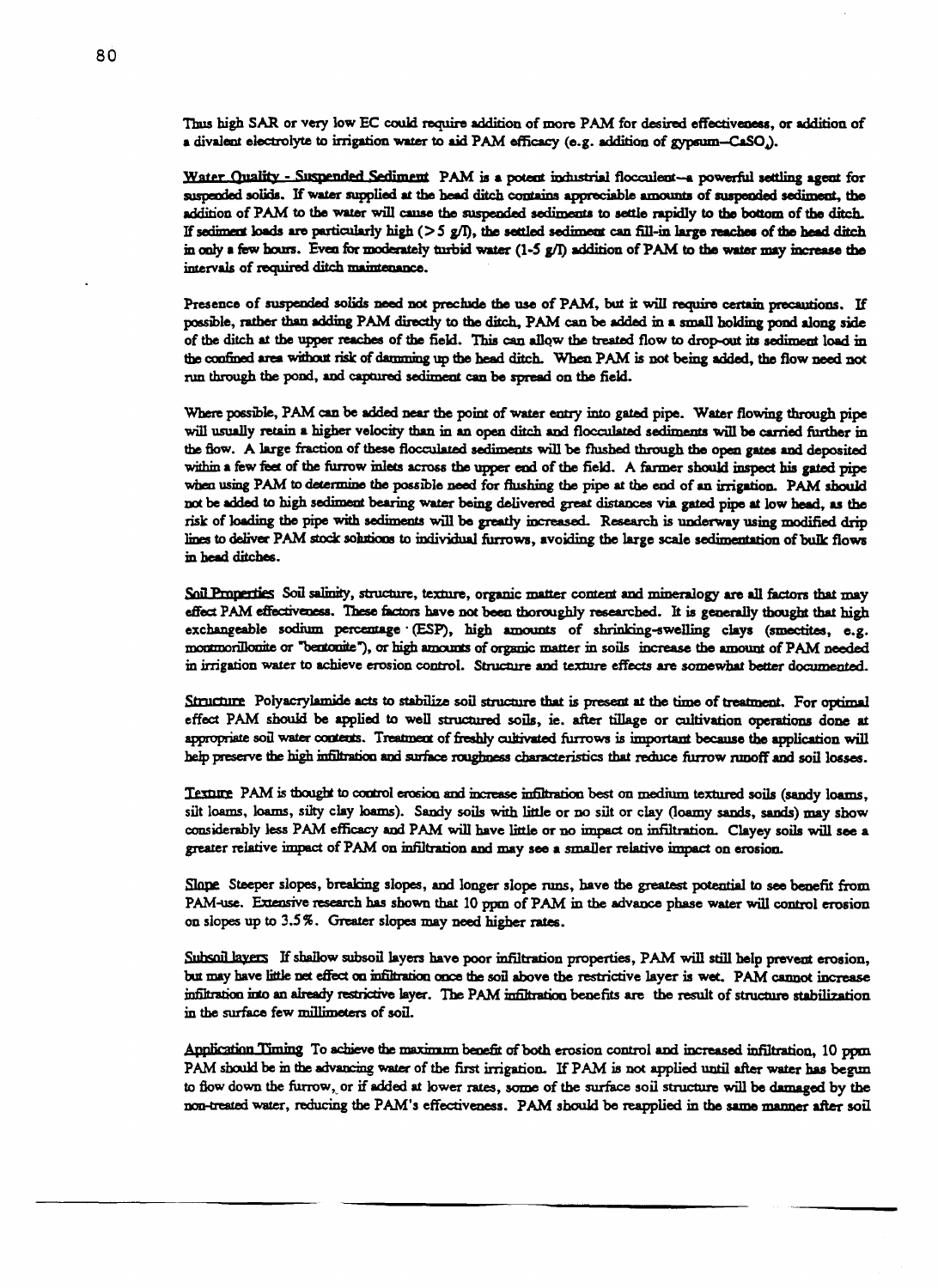disturbance (e.g., traffic or cultivation). Best results are usually obtained on well formed, moderate depth wheel track furrows. PAM application cannot overcome the effects of excessive wheel track compaction.

Lower rates of PAM (1-5 ppm) in the advance water may prove beneficial during irrigation on undisturbed previously irrigated furrows. Each irrigation of undisturbed previously irrigated furrows without any PAM in the advance water will result in a 50% loss of treatment effect. In the absence of soil disturbance, the need for PAM treatment will decline as the season progresses. This is because furrow sediment transport generally declines later in the season as furrows become more stable, and/or vegetative material enters the furrow.

Infiltration PAM treatment maintains water infiltration rate into the *soil. Net* increases in infiltration with PAM-use reported in scientific studies are on a comparative basis. Compared to irrigating without PAM, the season-long infiltration totals obtained by irrigating with PAM are greater. Both non-treated water and PAMtreated water cause gradual sealing of the soil surface, causing the actual infiltration rate to decline with time. PAM treatment of water simply slows that decline in infiltration rate, compared to non-treated water. The difference *is* referred to as an "increase' in infiltration rate with use of PAM.

In Idaho, PAM has increased infiltration an average of 15% on medium to fine textured soils, and should be similarly effective on a range of soil textures, including sandy loans, loans, silt loans, and silty clay loans. The PAM treatment will have little or no effect on more coarse-texture soils (loamy sands and sands). When dissolved in water, PAM thickens the solution and makes it more *viscous.* At higher PAM concentrations, flow of treated water through soils can be greatly inhibited by the attendant increased *viscosity.* Label recommended rates will provide soil surface stabilization without impeding water entry. PAM treatment at the 10 ppm rate in advance water has proven effective on slopes up to 3.5%.

For furrows of approximately 4 inches **in** depth, PAM has increased lateral wetting an average of 25%. This is because prevention of furrow downcutting and sealing of the furrow wetted perimeter provides a stronger gradient for lateral movement of water. This allows for a shorter irrigation set time early in the season, when water movement to the seed zone is all that is required. Similar increases in lateral wetting have not been seen in deeper furrows (e.g. with potato hills). In these instances the shape and depth of furrow and bed prevent measurable differences in lateral movement of water.

Ernsion In Idaho, using recommended application strategies, field sediment losses have been reduced an average of 94% (range 80-99%). Because erosion is greatly reduced, furrow configuration is much more stable, reducing the need to reshape furrows as often through the season. Pam enhances other management practices designed to reduce erosion. For example settling ponds will require emptying far less frequently since most soil will remain on the field. PAM benefits will be enhanced if stream size cut-back is practiced (i.e. treat the advance with 10 ppm at a high rate of flow, then, when runoff begins, cease applying PAM and *cut* the water stream back to a lower flow rate). PAM-use is an effective means of helping farmers meeting water quality goals, by *decreasing* rearm flow sediment, lowering biological or chemical oxygen demand (SOD or COD), and preventing loss of phosphate into streams, rivers, reservoirs and riparian areas. Data from California (9) also show reduced loss of soil-adsorbed pesticides. These effects will ultimately help improve Snake River water quality.

**Irrigation** Water **Management Since PAM-use increases** infiltration, water management may need to be adjusted to avoid excessive water application. In fields with steeply sloping furrows (> 2%), infiltration tends to be lower and water normally advances rapidly down the field. Improved infiltration and longer furrow advance times resulting from PAM treatment are not likely to be a problem here. Although, on very steep fields, PAM may increase net infiltration enough to warrant reducing irrigation set times. In fields with gently sloping furrows (0-0.5%), infiltration can be relatively high and advance times excessively long -- leading to nonuniform, down-furrow water application. PAM technology can overcome this nonuniformity problem because PAM allows irrigators to increase inflows without increasing furrow erosion losses. Enlarging initial stream size greatly reduces advance time and equalizes infiltrationopportunity-times for the top and bottom of the field. On the other hand, if PAM is applied to flat fields *without* changing water management, it will further reduce water application uniformity and may cause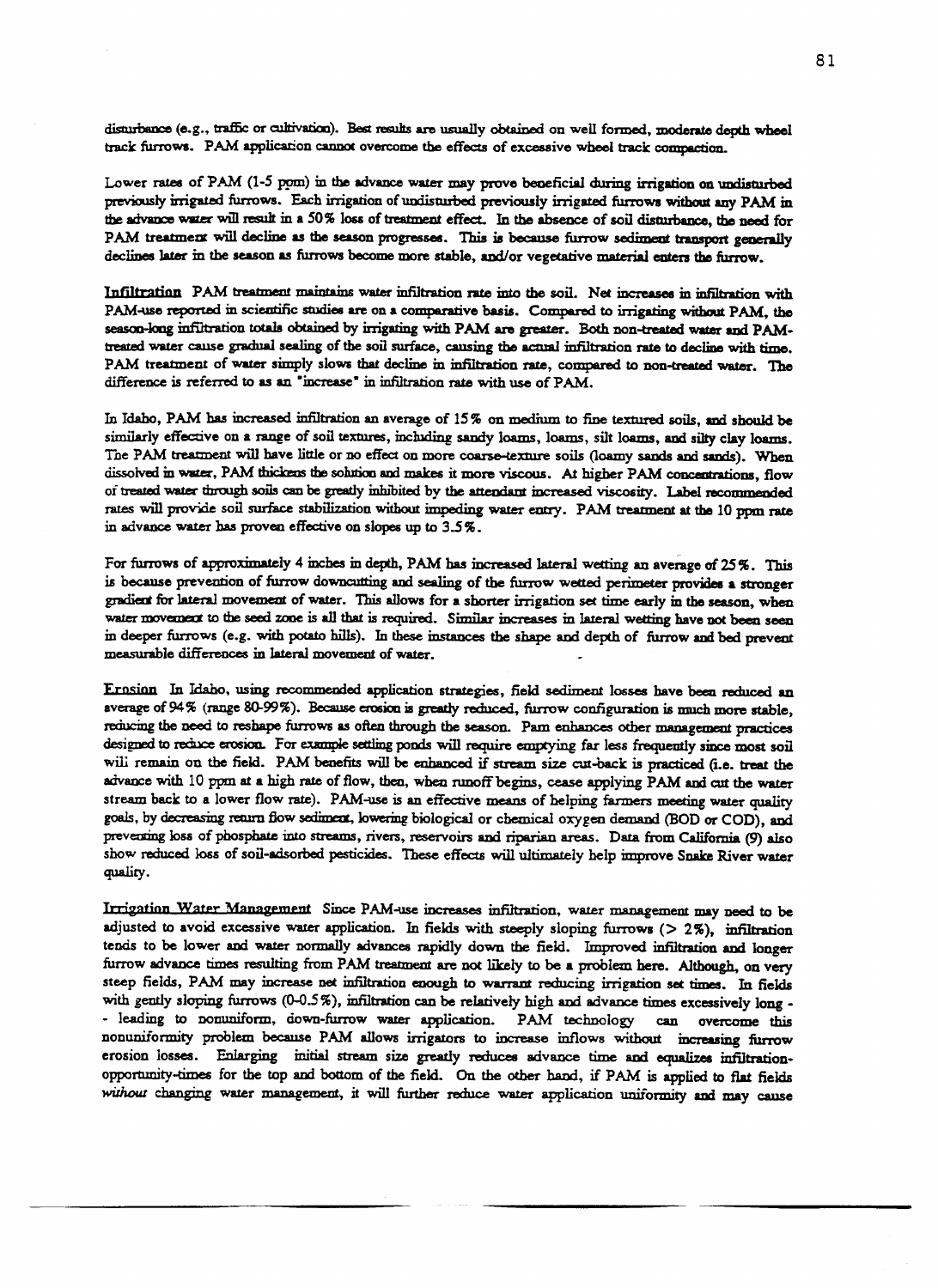excessive water application and leaching at the field head. Also, PAM will usually accentuate the difference between wheel track and non-wheel track furrow advance times and infiltration rates.

Fields with variable slopes generally have improved infiltration uniformity in the entire field - sometimes providing economic return from previously marginal field areas where steep slopes prevented adequate infiltration and/or were deeply eroded by season's end.

#### PAM APPLICATIONS

Commercial PAM Products Most states (Idaho is one) require that agricultural chemicals (including soil amendments such as PAM) **meet** safety and state labelling requirements. The PAMs currently labelled are water-soluble, anionic (15-20%), high (10-15 million) molecular weight compounds meeting EPA and FDA monomer limits below 0.05%. Consult the label for current approved use recommendations.

When should PAM he applied? As a minimum PAM should be used on the first irrigation and when soil is disturbed by traffic and/or cultivation. Additional applications at or below label amounts may be considered to provide complete erosion control for the entire **season.** If PAM is applied in the first irrigation and subsequent irrigations have no PAM in the water, then erosion control and infiltration effects can be expected to decline approximately 50% with each non-treated irrigation. Thus, by the third irrigation little effect remains. For those crops in which erosion naturally subsides during mid season (e.g., potatoes when vines elongate) PAM **need** not be applied after the natural erosion reducing properties ensue.

Applying PAM to **Trriptinn Water** Regardless of what form of PAM is supplied to the farmers (dry material, concentrated material, or pm-mixed stock solution) it is important to provide aggressive mixing (agitation) at the point of application of PAM to the water sources. The agitation requirement increases as the concentration of stock solution increases and is greatest for use of direct dry PAM application. Agitation should be provided by use of a stream drop and multiple flow obstructions near the point of injection. With vigorous turbulent flow 25-50 ft of ditch canal should be allowed for stock solution mixing before the first siphon tube withdrawal or gate. Dry PAM may need longer ditch runs for adequate mixing. If using gated pipe, the first length of gated pipe after the point of PAM injection should have one or two baffles to enhance mixing. PAM should not be added above weed screens or filters of any kind. Heating of water or stock solution greatly enhances PAM dissolution and mixing.

Choosing Which Form of Pam to Apply - Liquid or Dry

*Advantages of Liquid Application*

*'easy to calculate and meter exact rates*

\*easy to *keep* track of amounts applied, since volume applied can easily be recorded

\*requires minimal "in the ditch' mixing to work well

\*slower to clog weed screens, filters or narrow siphons

\*low *risk* of exposure if operator doesn't handle dry concentrate

\*applications can be accomplished without specialized mixing or metering equipment

*Disadvatuages of Liquid Application*

*"may* be more expensive than granular method due to increased handling cost

\*requires bulkier equipment that isn't manually portable

\*large stock solution volumes needed for large fields, or where advance rate is slow

\*mixing field solution from concentrate takes considerable time and requires 'dedicated' equipment

#### *Advantages of Dry Application*

\*portable equipment that can be moved manually

\*a season's supply of dry PAM can be purchased and stored

\*may be a less expensive form of PAM

\*less need to rely on suppliers to refill tanks on farm for irrigators sets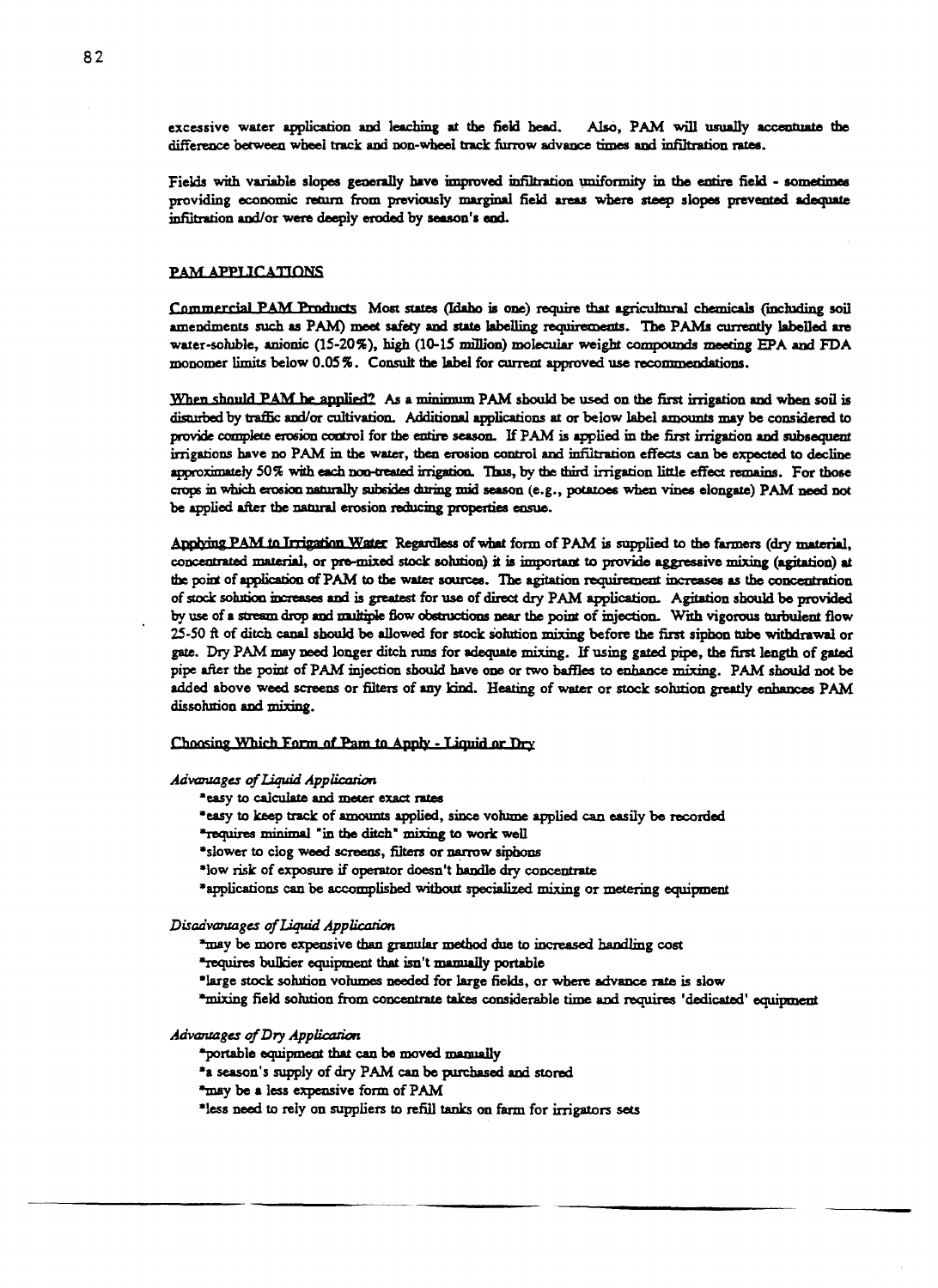*Disadvantages of Dry Application*

**'application equipment tends to plug**

**\*requires more vigorous mixing than liquid for dissolution and** uniform application

\*will rapidly plug weed screens and filters

\*there is some danger of choking from inhalation of PAM dust while filling machine

\*need to purchase or build application equipment

\*greater PAM losses from the field since there is less control of dissolution

\*poorer uniformity of distribution than with liquid application

Preparing Liquid PAM Solutions Proper mixing equipment is required to prepare liquid PAM solutions from dry granules. The mixer shaild be capable of producing a distinct vortex in the water volume contained in a full mixing tank. It is imperative that dry PAM granules be added slowly to the vigorously agitated water volume, ensuring that granules are dispersed individually in the solvent. Best results are obtained when the solution is agitated for 60 min after all PAM *has* been introduced. If possible, the solution should be allowed to stand over night, to ensure that the PAM *is* fully hydrated and dispersed.

Liquid solutions can be prepared from concentrated pre-dissolved PAM liquid using a recirculating nurse tank. Liquid conceptrates are generally 2.25% PAM and are the consistency of cold honey. Furrow treatment strength is obtained by *first* diluting to field solution strength in a nurse tank and the final dilution takes place in the ditch or pipe on the way to the individual furrows (Table 1). Usually a 9:1 dilution ratio is used and resulting field concentration kept below 2500 ppm to ensure easy handling in the field.

|                        |                      | STOCK SOLUTION —> FIELD SOLUTION —> FURROW TREATMENT |
|------------------------|----------------------|------------------------------------------------------|
| $(22,500 \text{ ppm})$ | $(2250 \text{ ppm})$ | $(10 \text{ ppm})$                                   |
| $(2.250\%)$            | $(0.225\%)$          | $(0.0001\%)$                                         |

| <b>Stock Concentration</b><br>ppm | Dilution Ratio<br>Water to PAM | Resulting Solution<br>ppm | Pounds PAM per 100<br>gals |
|-----------------------------------|--------------------------------|---------------------------|----------------------------|
| 22,500                            | 10:1                           | 2045                      | 1.28                       |
| 22,500                            | 9:1                            | 2250                      | 1.41                       |
| 22,400                            | 8:1                            | 2500                      | 1.56                       |
| 22,500                            | 7:1                            | 2812                      | 1.76                       |

Table 1. Diluting liquid PAM stock concentrate to field solutions.

## **Diluting Stock Solutions in a Nurse Tank**

- 1. Start with a clean nurse *tank* 1000 gallons or larger that is set up to recirculate. Plumb a delivery hose and float box or valve to the tank if it will be used for applying PAM to fields.
- 2. Add 200-300 gallons of water and start recirculation.
- 3. Begin to add 2.25% stock solution slowly while recirculating. Add 100 gallons total.
- 4. Fill tank to 1000 gallons with water while recirculating.
- 5. Resulting 2250 ppm PAM solution will not require continuous recirculation.

**ralrolstingT ifptirl PAM Applientinn T/nti**. The rate of PAM to apply depends on 1) irrigation flow rate, 2) concentration desired in water, and 3) concentration of PAM field solution. Use Table 2 or Worksheet #3, which is similar to the one below, to calculate the flow rate of liquid PAM to inject. Advantages of a worksheet are that it can also serve as a record keeping tool that allows adjustment of PAM delivery based on field observation.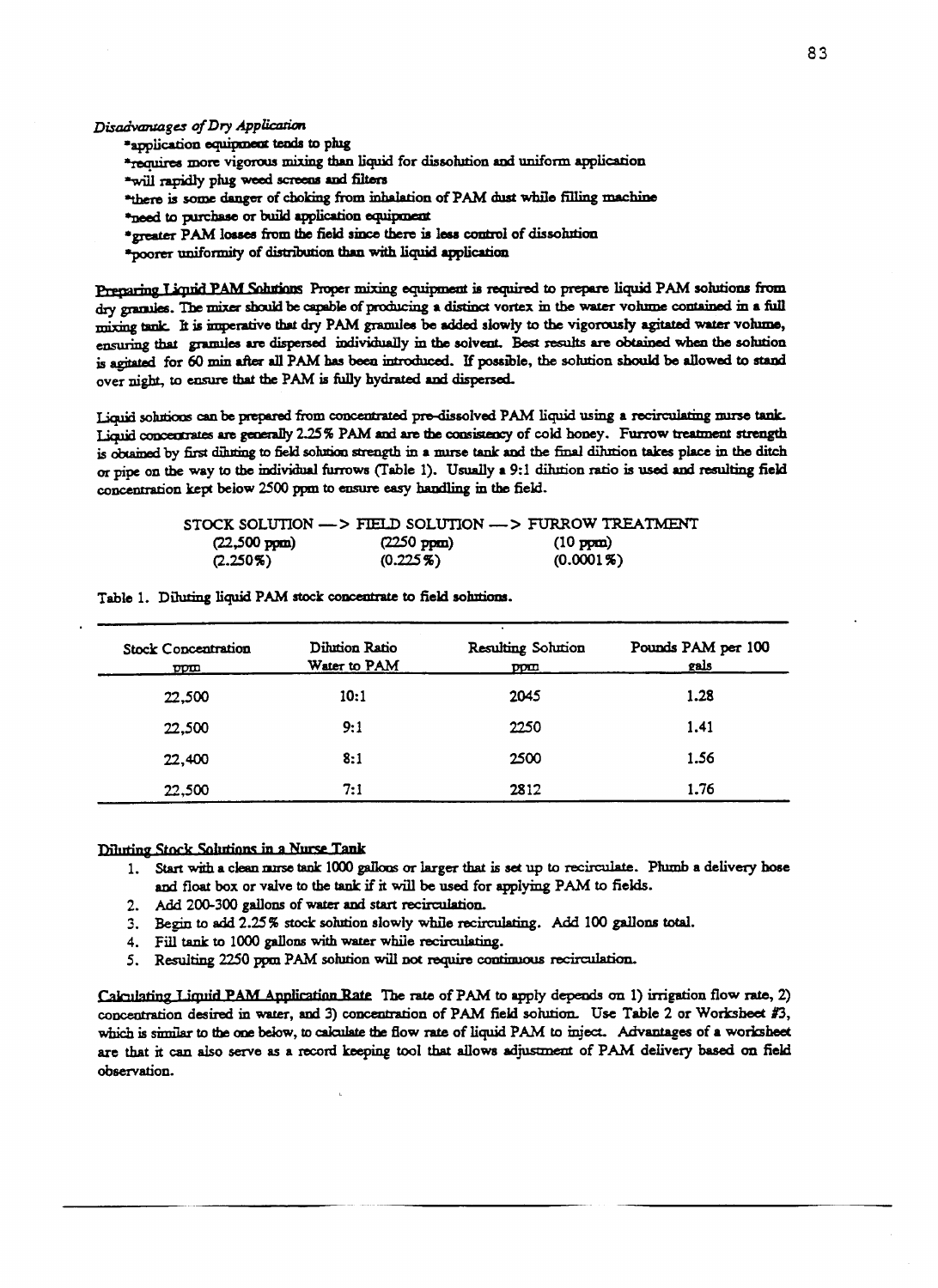The equation to calculate liquid PAM injection rate is relatively simple:

PAM Injection Rate (gpm) = [Irrigation Flow (gpm) x Desired Inflow ppm)] / [PAM Stock (ppm)]

|  |  |  | Example Worksheet for Calculating Liquid PAM Application Rate |  |  |  |  |
|--|--|--|---------------------------------------------------------------|--|--|--|--|
|--|--|--|---------------------------------------------------------------|--|--|--|--|

| Date/Field     | Irrigation Flow | Desired PAM | Field Solution  | Injection Rate |
|----------------|-----------------|-------------|-----------------|----------------|
|                | (gpm)           | Conc. (ppm) | (ppm)           | (gpm)          |
| e.g. $6/21/94$ | $450$ gpm       | $x10$ ppm   | $\div 2250$ ppm | $= 2.0$ gpm    |

Table 2. Injection rate (gpm) of 2250 ppm PAM solution *to* achieve a range of concentrations.

| Iπ.<br>Ditch<br>Flow<br>(gpm) |     | Desired PAM Concentration of Inflow Water<br>-ppm |     |     |     |     |                          |     |     |      |      |
|-------------------------------|-----|---------------------------------------------------|-----|-----|-----|-----|--------------------------|-----|-----|------|------|
|                               | 1.0 | 2.0                                               | 3.0 | 4.0 | 5.0 | 6.0 | 7.0                      | 8.0 | 9.0 | 10.0 | 12.0 |
|                               |     |                                                   |     |     |     |     | PAM Injection Rate (gpm) |     |     |      |      |
| 150                           | 0.1 | 0.1                                               | 0.2 | 0.3 | 0.3 | 0.4 | 0.5                      | 0.5 | 0.6 | 0.7  | 0.8  |
| 250                           | 0.1 | 0.2                                               | 0.3 | 0.4 | 0.6 | 0.7 | 0.8                      | 0.9 | 1.0 | 1.1  | 1.3  |
| 350                           | 0.2 | 0.3                                               | 0.5 | 0.6 | 0.8 | 0.9 | 1.1                      | 1.2 | 1.4 | 1.6  | 1.9  |
| 450                           | 0.2 | 0.4                                               | 0.6 | 0.8 | 1.0 | 1.2 | 1.4                      | 1.6 | 1.8 | 2.0  | 2.4  |
| 550                           | 0.2 | 0.5                                               | 0.7 | 1.0 | 1.2 | 1.5 | 1.7                      | 2.0 | 2.2 | 2.4  | 2.9  |
| 650                           | 0.3 | 0.6                                               | 0.9 | 1.2 | 1.4 | 1.7 | 2.0                      | 2.3 | 2.6 | 2.9  | 3.5  |
| 750                           | 0.3 | 0.7                                               | 1.0 | 1.3 | 1.7 | 2.0 | 2.3                      | 2.7 | 3.0 | 3.3  | 4.0  |
| 850                           | 0.4 | 0.8                                               | 1.1 | 1.5 | 1.9 | 2.3 | 2.6                      | 3.0 | 3.4 | 3.8  | 4.5  |
| 950                           | 0,4 | 0.8                                               | 1.3 | 1.7 | 2.1 | 2.5 | 3.0                      | 3.4 | 3.8 | 4.2  | 5.1  |

Volume of Liquid PAM Required to Treat a Field Using the rate of application of 2250 ppm field strength PAM from Table 2 and predicted irrigation advance rate, volume of liquid PAM can quickly be determined using Table 3. For early irrigations when the desired PAM inflow rate *is* 10 ppm or greater, the volume of liquid PAM can be quite high. For fields larger than 20 acres, more than 1000 gallons of PAM stock solution may be needed (Table 3). Volume of PAM solution can be reduced by increasing field solution concentration to its maximum based on handling limitations; around 3000 ppm PAM.

Many furrow irrigators use 24-hour sets. Some use 12-hr sets. Advance rates typically range from 6 to 18 hours for a first irrigation and 4 to 8 hours subsequent irrigations. Surface irrigation is most efficient when advance time is one 1/4 to 1/3 of the total set time. Larger inflows can be used with PAM-treated water, thereby decreasing advance time, yet without risk of erosion. Irrigations may be reduced to twelve hour sets on some fields when PAM is applied. These management changes could also reduce leaching of N.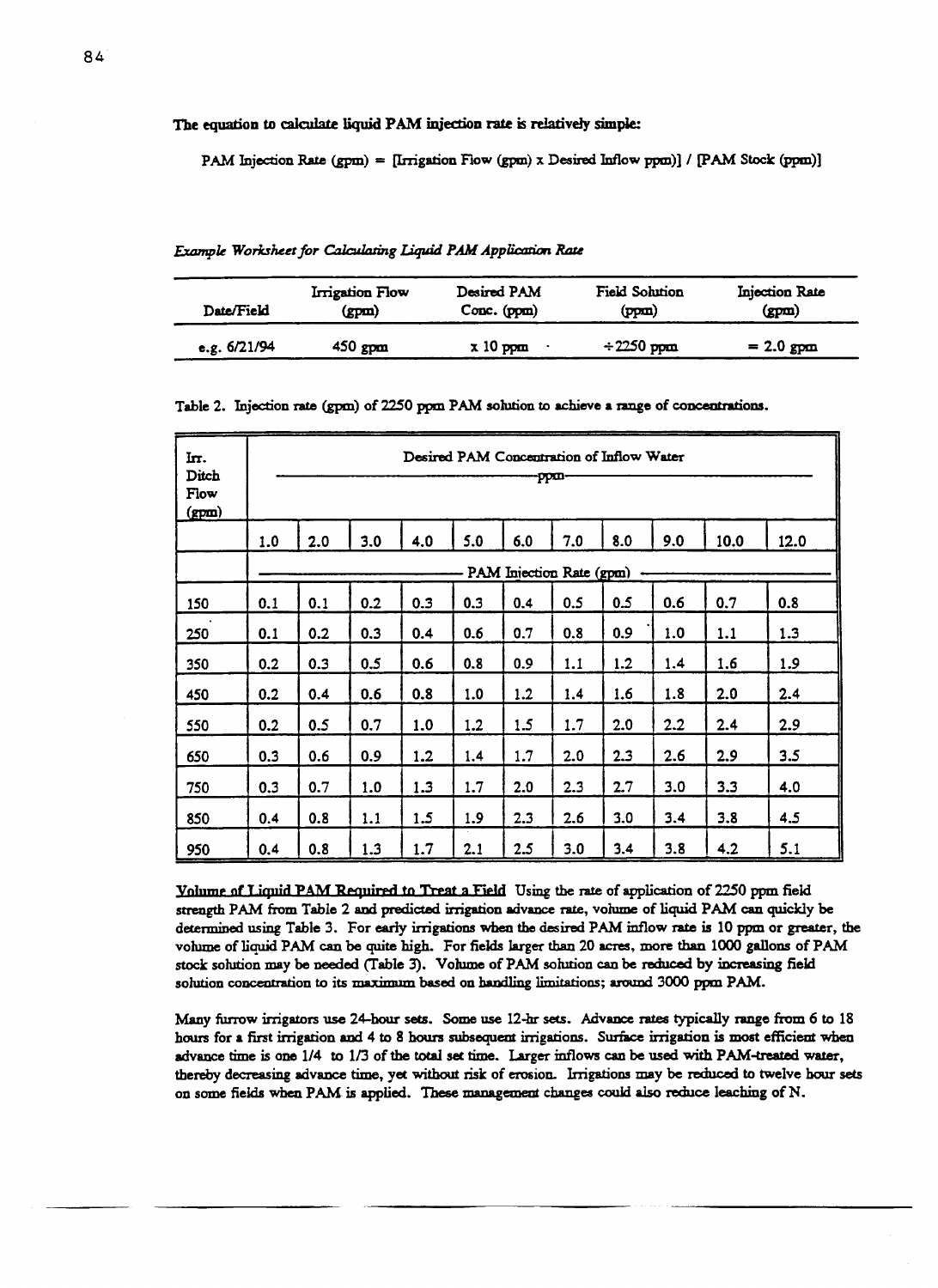| PAM                   |     |              |     | HOURS OF PAM APPLICATION TO FIELD |      |      |      |                                |      |      |      |      |
|-----------------------|-----|--------------|-----|-----------------------------------|------|------|------|--------------------------------|------|------|------|------|
| Flow<br>Rate<br>(gpm) | 1   | $\mathbf{2}$ | 3   | 4                                 | 5    | 6    | 7    | 8<br>gallons of application -- | 9    | 10   | 12   | 24   |
| 0.5                   | 30  | 60           | 90  | 120                               | 150  | 180  | 210  | 240                            | 270  | 300  | 360  | 720  |
| 1.0                   | 60  | 120          | 180 | 240                               | 300  | 360  | 420  | 480                            | 540  | 600  | 720  | 1440 |
| 1.5                   | 90  | 180          | 270 | 360                               | 450  | 540  | 630  | 720                            | 810  | 900  | 1081 | 2160 |
| 2.0                   | 120 | 240          | 360 | 480                               | 600  | 720  | 840  | 960                            | 1080 | 1200 | 1440 | 2880 |
| 2.5                   | 150 | 300          | 450 | 600                               | 750  | 900  | 1050 | 1200                           | 1350 | 1500 | 1800 | 3600 |
| 3.0                   | 180 | 360          | 540 | 720                               | 900  | 1080 | 1260 | 1440                           | 1620 | 1800 | 2160 | 4320 |
| 3.5                   | 210 | 420          | 630 | 840                               | 1050 | 1260 | 1470 | 1680                           | 1890 | 2100 | 2520 | 5040 |
| 4.0                   | 240 | 480          | 720 | 960                               | 1200 | 1440 | 1680 | 1920                           | 2160 | 2400 | 2880 | 5760 |
| 4.5                   | 270 | 540          | 810 | 1080                              | 1350 | 1620 | 1890 | 2160                           | 2430 | 2700 | 3240 | 6480 |
| 5.0                   | 300 | 600          | 900 | 1200                              | 1500 | 1800 | 2100 | 2400                           | 2700 | 3000 | 3600 | 7200 |

Table 3. Volume of 2250 ppm PAM delivered for various set times and PAM injection rates.

#### **Liquid PAM Metering Devices**

- 1. Poly tanks should be a minimum of 1000 gal. size but a 1500 gal. tank would fit most situations and doesn't cost appreciably more. Trailer or pickup-mounted poly tanks can prove a useful convenience, however, actual tanker trucks that sit at a specific field during irrigation may be over-kill. Remember that tanks may need refilling between irrigation sets on some fields.
- 2. Flow of PAM solution from the poly tank to the irrigation supply ditch will usually be from 1 to 4 gpm. Accuracy of delivery should be 0.1 gpm, especially in the 0 to 2.5 gpm application range. Rapid adjustability is important *if the system* will be moved between fields.
- 3. Although 'float boxes' (constant delivery rate gravity flow boxes) are desirable to keep outflow constant, they are not essential equipment. A timer shutoff may pay for itself. A complete application system would include a shutoff timer, flow gauge, and totalizing flow meter.

Dry PAM Metering Devices The AQUA  $II<sup>1</sup>$  is a patented granular applicator made specifically for applying granular PAM. It is very difficult to meter unconditioned granular materials. Products such as fertilizer and granular insecticides were manufactured to be easy to meter in granular form. When exposed to humidity, polyacrylamide granules tend to **stick to** each other and to drop tubes which can then plug. The flow rate for granular PAM ranges from 2 to 33 grams per minute depending on irrigation flow and desired concentration in the irrigation water. A small error in the rate of metered PAM will lead to large differences in concentration in irrigation inflow water. Despite having some problems, several producers have successfully adopted the use of granular PAM application equipment and operate several machines on the same farm.

<sup>1</sup>Mention of trademarks, proprietary products, or vendors does not constitute a guarantee or warranty of the product **by the** University of Idaho or USDA-Agricultural Research Service and does not imply its approval to the exclusion of other products or vendors that may also be suitable.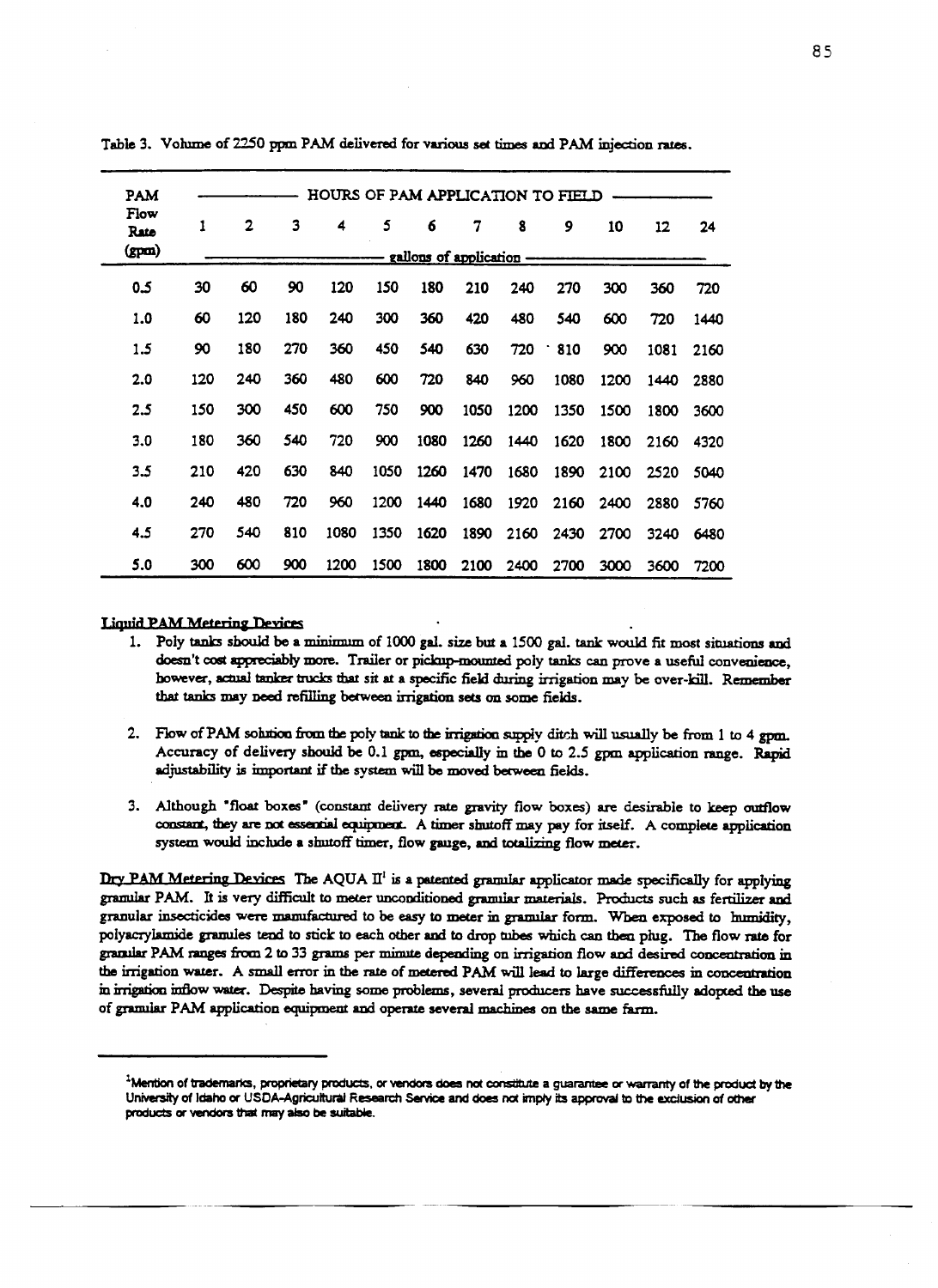#### TROUBLE SHOOTING GUIDE

The following is a list of possible reasons why a given PAM application does not achieve desired results. Most of the common problem areas are addressed here, but other complicating factors may also be involved.

- *1. Inadequate Miring of PAM Concentrate* Liquid PAM solutions require considerable mixing during dilution. Field solutions should be clear and free from small jelly globules called 'fisheyes' which would indicate undissolved concentrate.
- *2. Not Enough PAM Was Applied* Rate of PAM addition mist be based on total irrigation inflow rate, erosion potential for a field, and desired injection concentration. Also consider #3 and #4.
- *3. Losses of PAM During Application, Mud Ditches ,:-* Several factors can decrease the concentration of PAM delivered to the furrow. PAM will adhere to the sides of a mud ditch and to siphon tubes since PAM is attracted to metals. Preliminary data indicate that ditch losses are highest during the first 'PAW application and can be 20 to 30% during the first hour of an irrigation event. Measurements taken during the third PAM application indicated negligible losses to the ditch.
- *4. Losses of PAM During Application Sedimet y in Irrigation Water As* discussed earlier, PAM injection will settle suspended sediment in irrigation water. This will reduce the amount of PAM applied to the field since some PAM is 'deactivated'. Further research is needed to relate the amount of PAM deactivated by suspended sediment in irrigation water. Groundwater high in metallic salts may also deactivate some PAM and slightly reduce field effectiveness.
- *5. Poor Miring ofApplied PAM with Irrigation Water* Inadequate mixing of PAM may result in highly conceetrated PAM being applied in the first few furrows and insufficient PAM **in** the furrows furthest from the point of injection. For open ditch systems, multiple tins or dams can be used to mix PAM prior to application to the furrow; one or two dams have proven adequate for liquid applications. Three to four dams and at least 100 feet of ditch are recommended to adequately mix granular applied PAM. PAM *must* be mixed well prior to entering a gated pipe system since water does not mix as well in a pipe. If PAM cannot be mixed prior to entering a gated pipe system then multiple in-line control boxes should be installed. Plastic in-line control boxes are available (K Box, Fruitland, Idaho) that will provide turbulent mixing and a place to inject polymer and fertilizer. Field testing indicates that a weed screen should not be used to mix PAM treated water since it can easily plug the screen.
- *6. Poor Prediction of Advance Tune The* **use** of automated timers or liquid shutoff valves can be problematic for controlling PAM injection because it is difficult to accurately predict furrow advance time. *If* advance time is slower than expected, the bottom portion of the fields *will* not be treated with PAM. If furrow advance is faster than expected more PAM than necessary will be applied and PAM losses in runoff water could occur.
- 7. *Cold Irrigation Water* Irrigation water from a well will be colder than surface water. It is more difficult to dissolve PAM in cold water than in warm water. Greater time and agitation will be required to dissolve PAM in cold water.

#### THE COST OF PAM TECHNOLOGY

Cost of PAM-use will vary between sites and operators depending on the amount and type of PAM applied and management costs.

Amount and Type of PAM \*desired level of erosion control \*field and soil characteristics \*cost for PAM \*carriers or additives added to pure PAM Management Costs \*pick-up and delivery costs \*mixing costs for liquid PAM \*regulation of PAM injection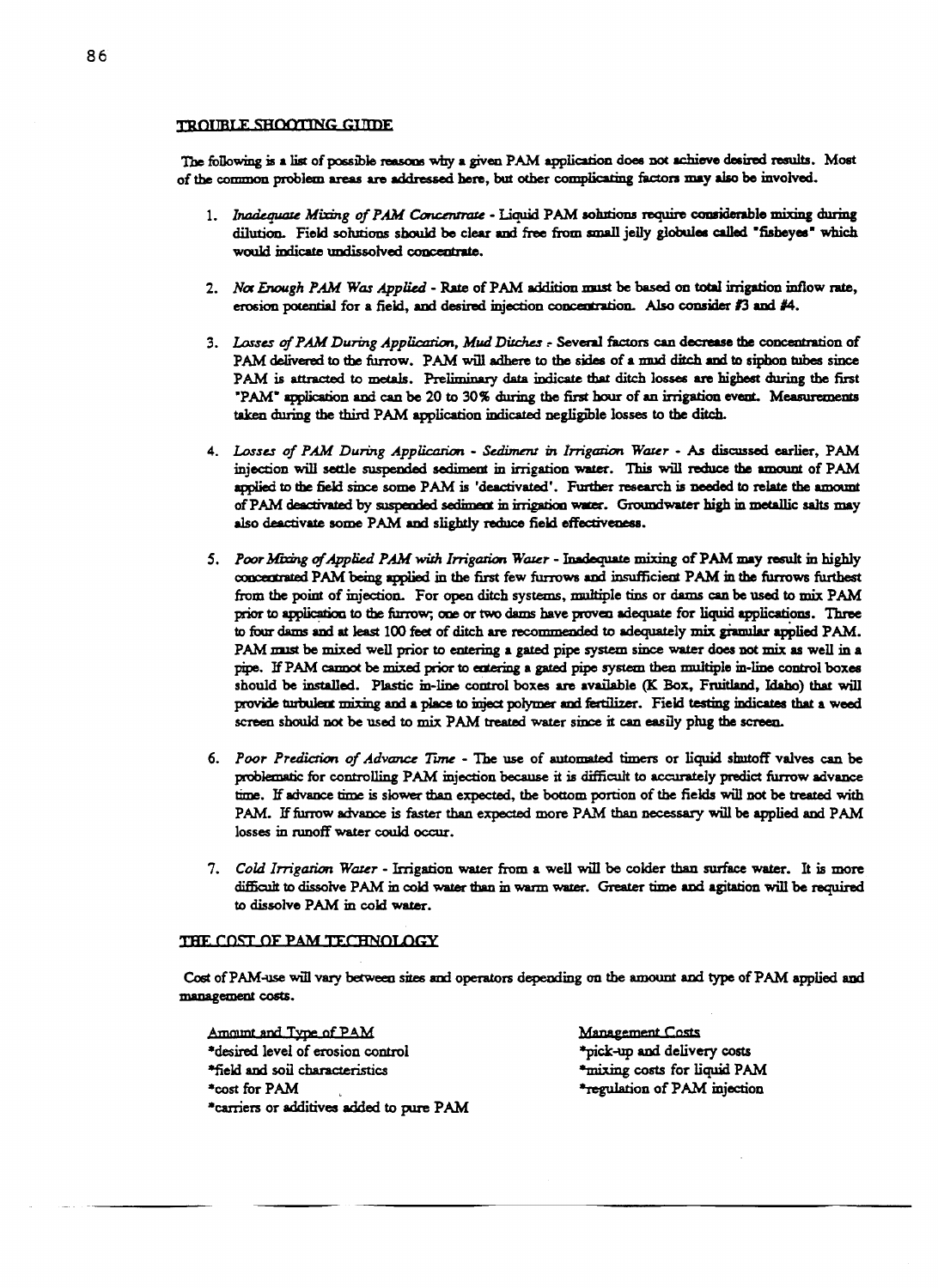To achieve 8 to 10 pprn in the irrigation advance water generally requires 1 to 2 pounds PAM per acre. Since the rates per acre are low, it is easy to over apply PAM. Therefore calibration and monitoring of your injection equipment is important. The cost for PAM may justify changes in irrigation practices to facilitate a rapid irrigation advance, thus lowering the amount of PAM required.

If all irrigations following soli disturbance are treated, row crops will require from 3 to 5 PAM applications for the season. This results in a seasonal cost of \$15 to \$50 per acre if PAM costs to the producer is \$5.00 per pound (Table 4).

| Injections per season | Amount of PAM applied          | Seasonal cost per acre |
|-----------------------|--------------------------------|------------------------|
| $(\texttt{number})$   | (lbs per acre per application) | $(S/\text{ac})$        |
|                       |                                | \$5                    |
|                       | 2                              | \$10                   |
| 3                     |                                | \$15                   |
| 3                     | 2                              | \$30                   |
| 5                     |                                | \$25                   |
| 5                     |                                | \$50                   |

Table 4. Seasonal costs for PAM at \$5.00 per pound

Cost estimates in Table 4 **are** conservative since they do not include management costs or inefficiency factors associated with PAM-use. Adhesion to mud ditches, failure to shut off tanks in a timely manner, and disposal of "left-over mix" will increase the amount of PAM used. For pesticide applications it is common to mix from 5 to 15% greater volume than is needed based on exact calculations. Equipment costs to apply PAM were not included in Table 4. A good quality 1500 gallon tank with plumbing can be obtained for about \$950 and an AQUA II granular applicator for \$1500.

Note: These are COSTS only, but do not reflect possible reductions in other field management costs (e.g. soil replacement or reduced nitrate losses); nor do they reflect possible improved gross returns (e.g. yield increases on steep slopes due to improved infiltration).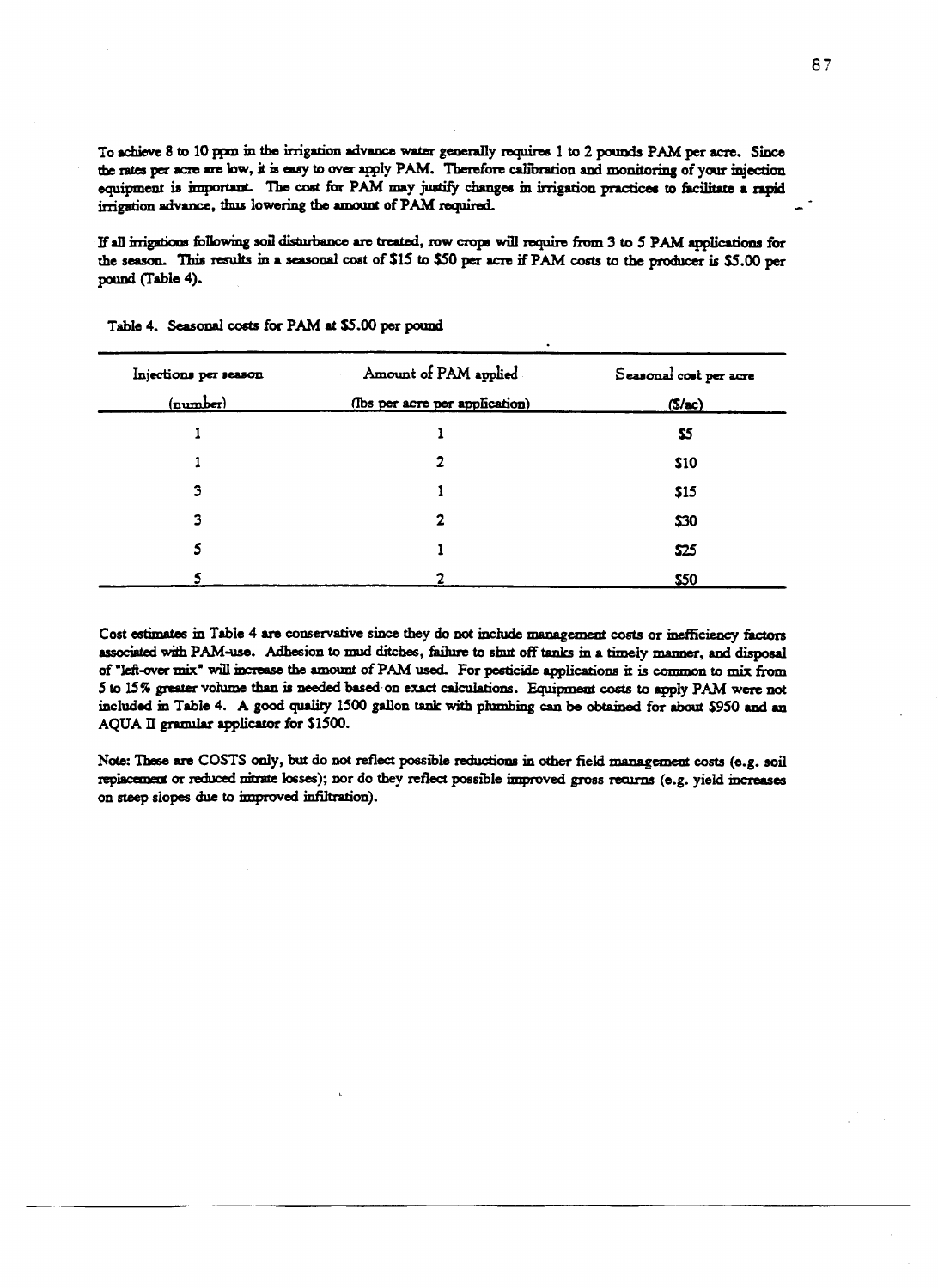# POLYACRYLAMIDE WORKSHEET #1

## Calculating Granular Rates Based on Pounds Per Acre

STEPS:

- 1. Determine the area irrigated by one irrigation set. Use feet for distances [furrow length x bed width x number of furrows]  $/$  43560 = acres for set
- 2. Acres served multiplied by 454 grams/Ib = total grams needed at  $1\frac{1}{2}$  /acre. Greater or less than 1 pound per acre (454 g) may be required.
- 3. Estimate the furrow advance time. Divide the total grams needed by hours of advance to obtain the advance phase rate in grams/hr.

| Date &<br>Field | Acres Per<br>Irrigation Set<br>$(acres)$ x $454 =$ | <b>Total Needed</b><br>For Set<br>$(grams) \div$ | <b>Advance</b><br><b>Time</b><br>$(hours) =$ | Rate To<br>Apply PAM<br>(grams/hour) | Notes:               |
|-----------------|----------------------------------------------------|--------------------------------------------------|----------------------------------------------|--------------------------------------|----------------------|
| Example         | 5 acres                                            | $2270$ grams ÷                                   | $6$ hours =                                  | 378 g/hour                           | erosion controlled @ |
|                 |                                                    |                                                  |                                              |                                      |                      |
|                 |                                                    |                                                  |                                              |                                      |                      |
|                 |                                                    |                                                  |                                              |                                      |                      |
|                 |                                                    |                                                  |                                              |                                      |                      |
|                 | $\cdot$                                            | $\Box$                                           |                                              |                                      |                      |
|                 |                                                    |                                                  |                                              |                                      |                      |
|                 |                                                    |                                                  |                                              |                                      |                      |
|                 |                                                    |                                                  |                                              |                                      |                      |
|                 |                                                    |                                                  |                                              |                                      |                      |
|                 |                                                    |                                                  |                                              |                                      |                      |
|                 |                                                    |                                                  |                                              |                                      |                      |
|                 |                                                    |                                                  | $\bullet$                                    |                                      |                      |
|                 |                                                    |                                                  |                                              |                                      |                      |
|                 |                                                    |                                                  |                                              |                                      |                      |
|                 |                                                    |                                                  |                                              |                                      |                      |
|                 |                                                    |                                                  |                                              |                                      |                      |
|                 |                                                    |                                                  |                                              |                                      |                      |
|                 |                                                    |                                                  |                                              |                                      |                      |
|                 |                                                    |                                                  |                                              |                                      |                      |
|                 | t.                                                 |                                                  |                                              |                                      |                      |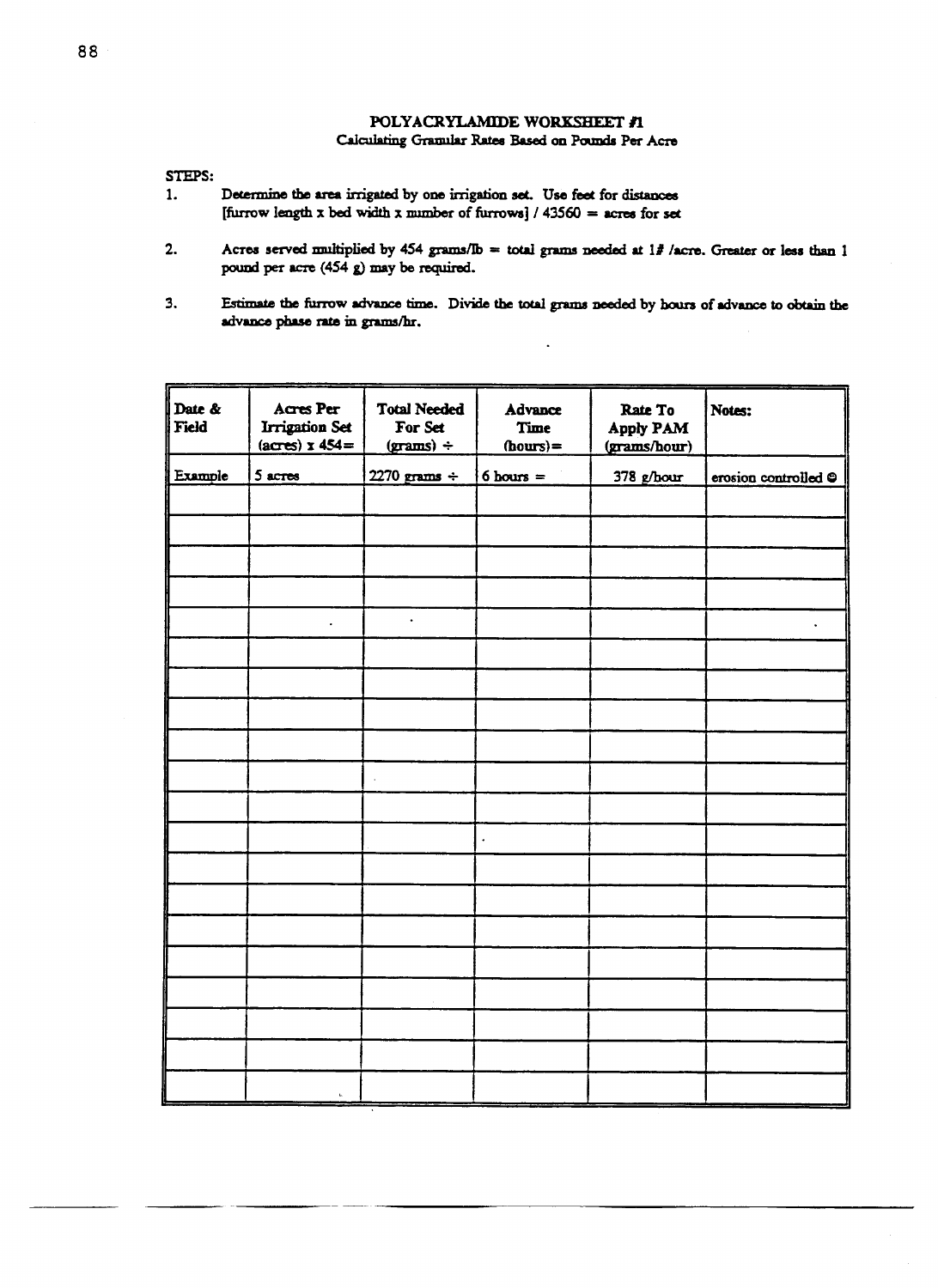# **POLYACRYLAMIDE WORKSHEET** /2

# Calculating Granular Rates Based on Concentration

# STEPS:

- 1. To achieve a known concentration of PAM **you** need to determine total flow rate of irrigation water to the field in gallons per minute.
- 2. Select a multiplier based on desired PAM concentration. Irrigations after cultivation should be treated with 10 ppm PAM and subsequent irrigations with 1 to 3 ppm.

| DESIRED RATE     | <b>MULTIPLIER TO USE</b> |                            |  |  |  |
|------------------|--------------------------|----------------------------|--|--|--|
| $10$ ppm         | $2.27 \times$ gpm =      |                            |  |  |  |
| $9$ ppm          | $2.04 \times gpm =$      |                            |  |  |  |
| 8 ppm            | $1.81 \times$ gpm =      |                            |  |  |  |
| $7$ ppm          | $1.59 \times$ gpm =      |                            |  |  |  |
| 6 ppm            | $1.36 \times$ gpm =      | RATE TO APPLY GRANULAR PAM |  |  |  |
| $5$ ppm          | $1.13 \times gpm =$      |                            |  |  |  |
| $4$ ppm          | $0.91 \times gpm =$      | grams per hour             |  |  |  |
| 3 <sub>ppm</sub> | $0.68 \times gpm =$      |                            |  |  |  |
| $2$ ppm          | $0.45 \times gpm =$      |                            |  |  |  |
| 1 ppm            | $0.23 \times$ gpm =      |                            |  |  |  |
|                  |                          |                            |  |  |  |

3. Multiply gpm irrigation flow x selected multiplier to obtain grams/hr.

 $\bar{\nu}$ 

| Date/Field     | Irrigation Flow (gpm) | (above) x multiplier | Gramilar PAM rate =<br>grams per hour |
|----------------|-----------------------|----------------------|---------------------------------------|
| <b>EXAMPLE</b> | 450 gpm               | x 2.27               | $= 1021$ grams/hr                     |
|                |                       |                      |                                       |
|                |                       |                      |                                       |
|                |                       |                      |                                       |
|                |                       |                      |                                       |
|                |                       |                      |                                       |
|                |                       |                      |                                       |
|                |                       |                      |                                       |
|                |                       |                      |                                       |
|                |                       |                      |                                       |
|                |                       |                      |                                       |
|                |                       |                      |                                       |
|                |                       |                      |                                       |
|                |                       |                      |                                       |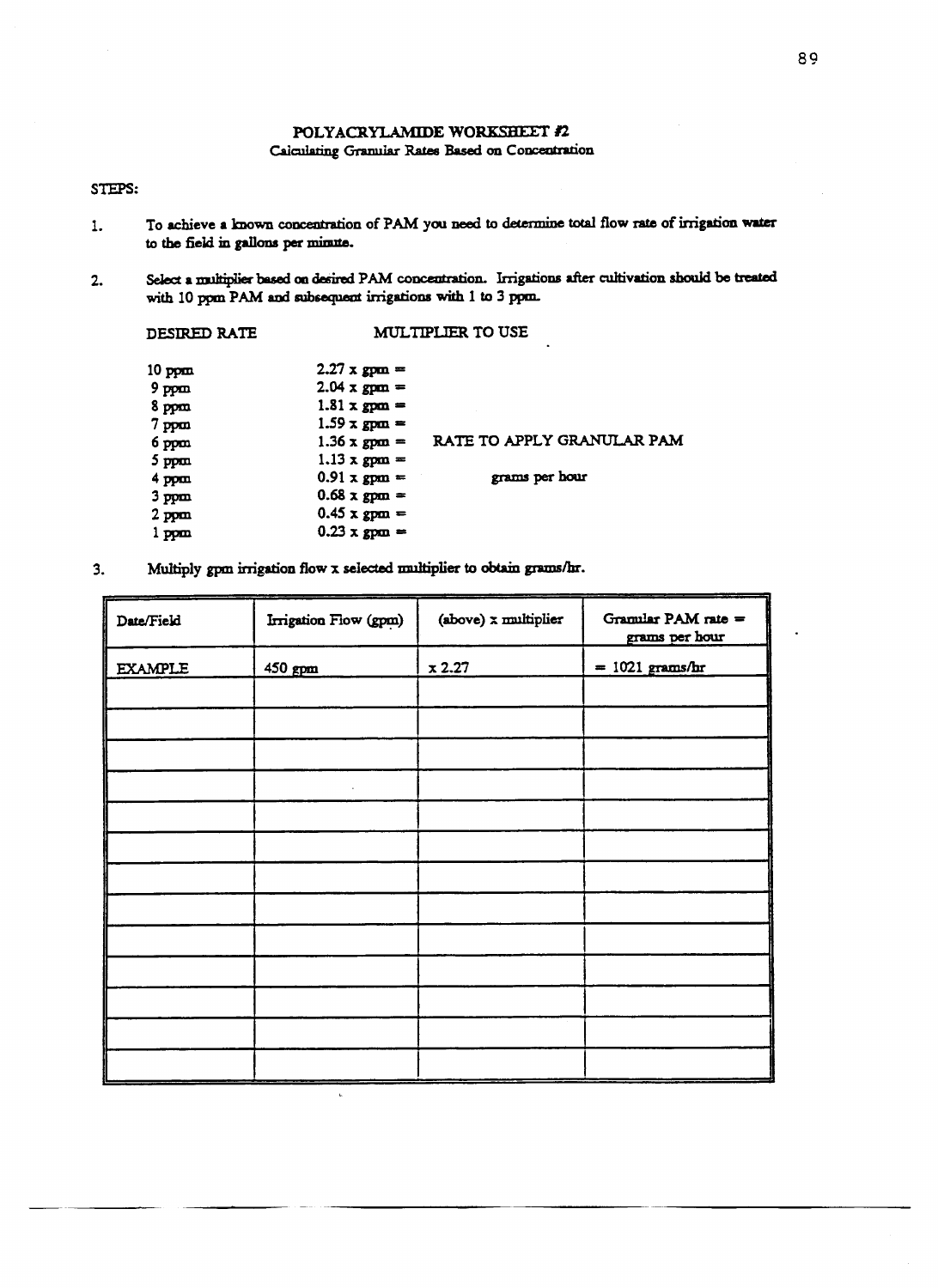# POLYACRYLAMIDE WORKSHEET #3

# Calculating Liquid Application Rates Based **on Concentration**

- 1. Determine water flow to the field in gallons per minute.
- 2. Record the desired PAM concentration in the treated water.
- 3. Determine or record the field solution (tank) concentration. This may vary from 2000 ppm to 3000 ppm PAM.
- 4. Multiple irrigation flow (gpm) by desired PAM concentration (ppm), then divide by the field solution strength (ppm). This will equal the flow rate (gpm) of PAM field solution from the tank to the ditch (Injection Rate).
- 5. Adjust PAM flow using a catch can and stop watch.
- 6. Total volume (gallons) of field solution needed can be obtained by multiplying Injection Rate (gpm) by total minutes projected to be run as dictated by furrow advance rate.

| Date & Field | Irrigation<br>Flow Rate<br>$(gpm)$ x | Desired PAM<br>Conc. (ppm)<br>$\div$ | Field<br>Solution<br>$(ppm) =$ | <b>INJECTION</b><br><b>RATE</b><br>$(gpm)$ x | Projected<br>Advance<br>$(min) =$ | <b>TOTAL</b><br><b>VOLUME</b><br>(gallons) |
|--------------|--------------------------------------|--------------------------------------|--------------------------------|----------------------------------------------|-----------------------------------|--------------------------------------------|
| EXAMPLE      | $450$ gpm $x$                        | $10$ ppm $\div$                      | $\div 2250$ ppm                | $= 2.0$ gpm                                  | $360 \text{ min} =$               | <b>720 gals</b>                            |
|              |                                      |                                      |                                |                                              |                                   |                                            |
|              |                                      |                                      | $\ddot{\phantom{a}}$           |                                              |                                   |                                            |
|              |                                      |                                      |                                |                                              |                                   |                                            |
|              |                                      |                                      |                                |                                              |                                   |                                            |
|              |                                      |                                      |                                |                                              |                                   |                                            |
|              |                                      |                                      |                                |                                              |                                   |                                            |
|              |                                      |                                      |                                |                                              |                                   |                                            |
|              |                                      |                                      |                                |                                              |                                   |                                            |
|              |                                      |                                      |                                |                                              |                                   |                                            |
|              |                                      |                                      |                                |                                              |                                   |                                            |
|              |                                      |                                      |                                |                                              |                                   |                                            |
|              |                                      |                                      |                                |                                              |                                   |                                            |
|              |                                      |                                      |                                |                                              |                                   |                                            |
|              |                                      |                                      |                                |                                              |                                   |                                            |
|              |                                      |                                      |                                |                                              |                                   |                                            |
|              |                                      |                                      |                                |                                              |                                   |                                            |
|              |                                      |                                      |                                |                                              |                                   |                                            |
|              |                                      |                                      |                                |                                              |                                   |                                            |
|              |                                      |                                      |                                |                                              |                                   |                                            |
|              |                                      |                                      |                                |                                              |                                   |                                            |
|              |                                      |                                      |                                |                                              |                                   |                                            |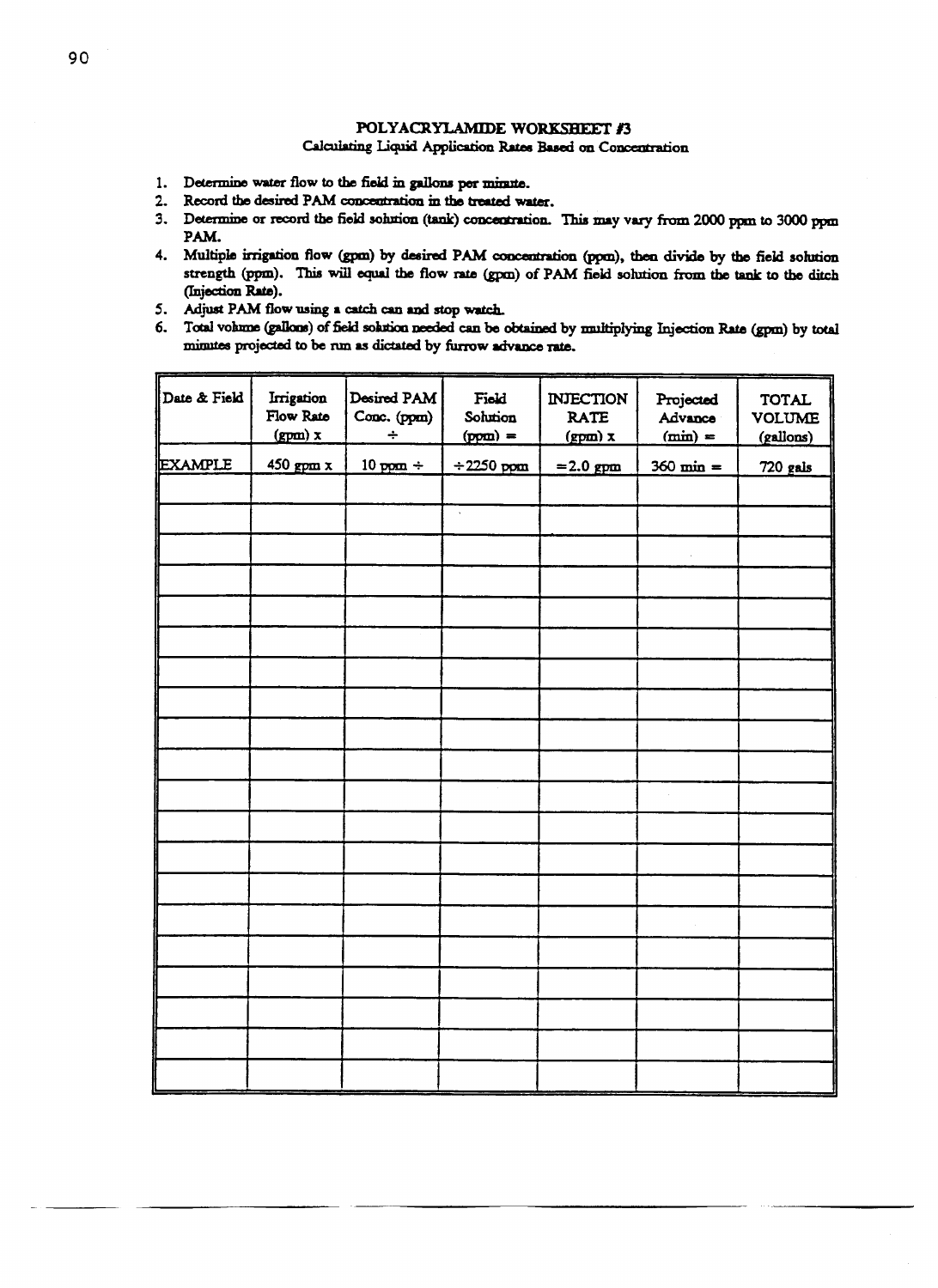#### **REFERENCES**

- 1. Barvenik, F.W. 1994. Polyacrylamide characteristics related to soil applications. Soil Sci. 158:235-243.
- 2. Ben-Hur, M. 1994. Runoff, erosion, and polymer application in moving-sprinkler irrigation. *Soil* Sci. 158:283-290.
- 3. Bicerano, J. 1994. Predicting key polymer properties to reduce erosion in irrigated soil. *Soil* Sci. 158:255-266.
- 4. Grula, M.M., May-Lin Huang and G. Sewell. 1994. Interactions of certain polyacrylamidea with soil bacteria. Soil Sci. 158:291-300.
- 5. Lentz, R.D., Shainberg, L., Sojka, R.E., and Carter, D.L. Preventing irrigation furrow erosion with small applications of polymers. Soil Sci. Soc. Am. J. 56:1926-1932. 1992
- 6. Lentz, R.D., Sojka, R.E., and Carter, D.L. 1993. Influence of polymer charge type **and** density on polyacrylamide ameliorated irrigated furrow erosion. Proceedings of the 24th Annual International Erosion Control Association Conference, 23-26 Feb., 1993, Indianapolis, IN, pages 159-168.
- 7. Lentz, R.D. and R.E. Spike. 1994. Field results using polyacrylamide to manage furrow erosion and infiltration. Soil Science. 158: 274-282.
- 8. Letey, J. 1994. Adsorption and desorption of polymers on soil. Soil Sci. 158:244-248.
- 9. McCutchan, H., P. Osterii, and J. Letey. 1994. Polymers check furrow erosion, help river life. Calif. Agric. 47:10-11.
- 10. Nadler, A., M. Magaritz and L. Leib. 1994. PAM application techniques and mobility in soil. Soil Sci. 158:249-254.
- 11. Seybold, C.A. 1994. Polyacrylamide review: Soil conditioning and environmental fate. Comm. Soil Sci. Plant Anal. 25:2171-2185.
- 12. Shainberg, L, and GJ. Levy. 1994. Organic polymers and soil sealing in cultivated soils. Soil Sci. 158:267-273.
- 13. Sojka, R.E., and Lentz, R.D. 1993. Improving water quality of return flows in furrow-irrigated systems using polymer-amended inflows. Proceedings of the SWCS Conference on Agricultural Research to Protect Water Quality, 21-24 Feb., 1993. Minneapolis, Minn, pp. 395-397.
- 14. Sojka, R.E. and R.D. Lentz. 1994. Polyacrylamide (PAM): A new weapon in the fight against irrigation-induced erosion. USDA-ARS Soil and Water Management Research Unit, Station Note #01-94.
- 15. Sojka, R.E. and R.D. Lentz. 1994. Time for yet another look at soil conditioners. Soil Sci. 158:233-234.
- 16. Sojka, R.E. and R.D. Lentz. 1995. Net infiltration and soil erosion effects of a few ppm polyacrylamide in furrow irrigation water. Proceedings 2nd International Symposium on Sealing, Crusting, Hardsetting Soils: Productivity and Conservation.. 7-11 Feb.,1994, The University of Queensland, Brisbane, Australia (m press).